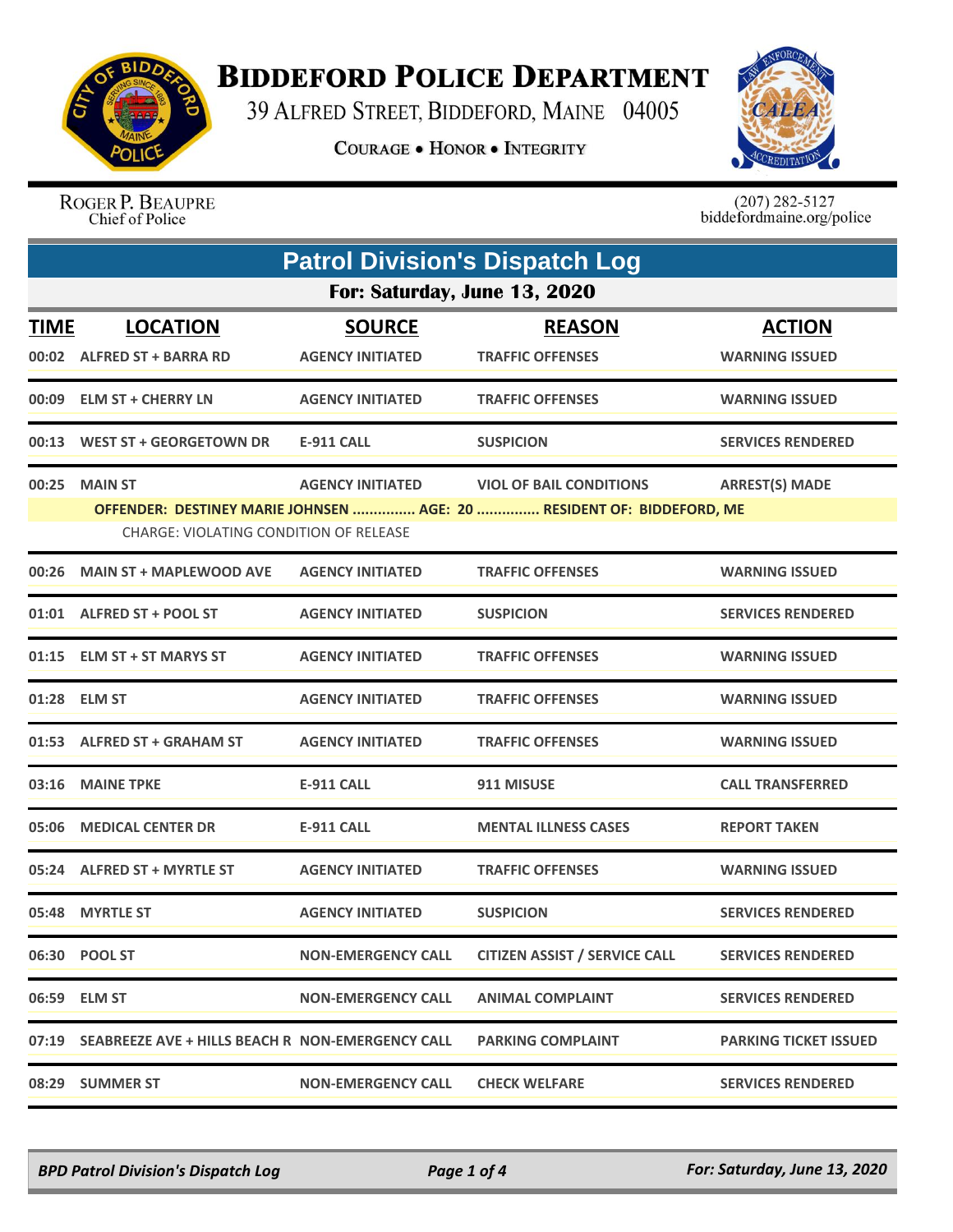| <b>TIME</b> | <b>LOCATION</b>            | <b>SOURCE</b>             | <b>REASON</b>                             | <b>ACTION</b>             |
|-------------|----------------------------|---------------------------|-------------------------------------------|---------------------------|
|             | 09:46 WEST ST              | <b>E-911 CALL</b>         | 911 MISUSE                                | <b>SERVICES RENDERED</b>  |
|             | 09:48 LESTER B ORCUTT BLVD | <b>NON-EMERGENCY CALL</b> | <b>DISTURBANCE / NOISE</b>                | <b>SERVICES RENDERED</b>  |
|             | 10:02 ALFRED ST            | <b>AGENCY INITIATED</b>   | <b>ANIMAL COMPLAINT</b>                   | <b>SERVICES RENDERED</b>  |
|             | 10:02 SUMMER ST + BIRCH ST | <b>AGENCY INITIATED</b>   | <b>TRAFFIC OFFENSES</b>                   | <b>SERVICES RENDERED</b>  |
|             | 10:09 ALFRED ST            | <b>AGENCY INITIATED</b>   | <b>ANIMAL COMPLAINT</b>                   | <b>SERVICES RENDERED</b>  |
|             | 10:54 SIMARD AVE           | <b>E-911 CALL</b>         | <b>DOMESTIC COMPLAINTS</b>                | <b>REPORT TAKEN</b>       |
|             | $11:15$ MAIN ST            | <b>AGENCY INITIATED</b>   | <b>TRAFFIC OFFENSES</b>                   | <b>WARNING ISSUED</b>     |
|             | 11:24 MARBLEHEAD LN        | <b>AGENCY INITIATED</b>   | <b>HARBOR PATROL OFFENSES</b>             | <b>NO VIOLATION</b>       |
|             | 11:29 MARBLEHEAD LN        | <b>AGENCY INITIATED</b>   | <b>HARBOR PATROL OFFENSES</b>             | <b>NO VIOLATION</b>       |
|             | 11:29 ALFRED ST            | <b>AGENCY INITIATED</b>   | <b>TRAFFIC OFFENSES</b>                   | <b>VSAC ISSUED</b>        |
|             | 11:38 QUIMBY ST            | <b>WALK-IN AT STATION</b> | <b>SCAM</b>                               | <b>REPORT TAKEN</b>       |
|             | 11:39 ALFRED ST            | <b>NON-EMERGENCY CALL</b> | <b>SUSPICION</b>                          | <b>REPORT TAKEN</b>       |
|             | 11:43 SEVENTH ST           | <b>NON-EMERGENCY CALL</b> | <b>ANIMAL COMPLAINT</b>                   | <b>SERVICES RENDERED</b>  |
|             | 11:44 SOUTH ST             | <b>AGENCY INITIATED</b>   | <b>TRAFFIC OFFENSES</b>                   | <b>WARNING ISSUED</b>     |
|             | <b>11:49 MAIN ST</b>       | <b>E-911 CALL</b>         | ATTEMPTED/THREATENED SUICIDE REPORT TAKEN |                           |
|             | 11:49 MEDICAL CENTER DR    | <b>NON-EMERGENCY CALL</b> | <b>ALL OTHER</b>                          | <b>NEGATIVE CONTACT</b>   |
|             | 12:40 MARBLEHEAD LN        | <b>AGENCY INITIATED</b>   | <b>HARBOR PATROL OFFENSES</b>             | <b>NO VIOLATION</b>       |
|             | 12:49 ELM ST               | <b>AGENCY INITIATED</b>   | <b>TRAFFIC OFFENSES</b>                   | <b>WARNING ISSUED</b>     |
|             | 13:04 BOULDER WAY          | E-911 CALL                | <b>ANIMAL COMPLAINT</b>                   | <b>UNFOUNDED</b>          |
|             | 13:08 POOL ST              | <b>NON-EMERGENCY CALL</b> | <b>ANIMAL COMPLAINT</b>                   | <b>SERVICES RENDERED</b>  |
|             | 13:14 BACON ST             | <b>NON-EMERGENCY CALL</b> | <b>ALL OTHER</b>                          | <b>SERVICES RENDERED</b>  |
|             | <b>13:14 PIKE ST</b>       | E-911 CALL                | <b>CHECK WELFARE</b>                      | <b>NO ACTION REQUIRED</b> |
|             | 13:27 WACO DR              | E-911 CALL                | 911 MISUSE                                | <b>SERVICES RENDERED</b>  |
|             | 13:32 SOUTH ST             | <b>AGENCY INITIATED</b>   | <b>TRAFFIC OFFENSES</b>                   | <b>WARNING ISSUED</b>     |
|             | 13:42 PARENT AVE + POOL ST | <b>NON-EMERGENCY CALL</b> | <b>CIVIL COMPLAINT</b>                    | <b>SERVICES RENDERED</b>  |

*BPD Patrol Division's Dispatch Log Page 2 of 4 For: Saturday, June 13, 2020*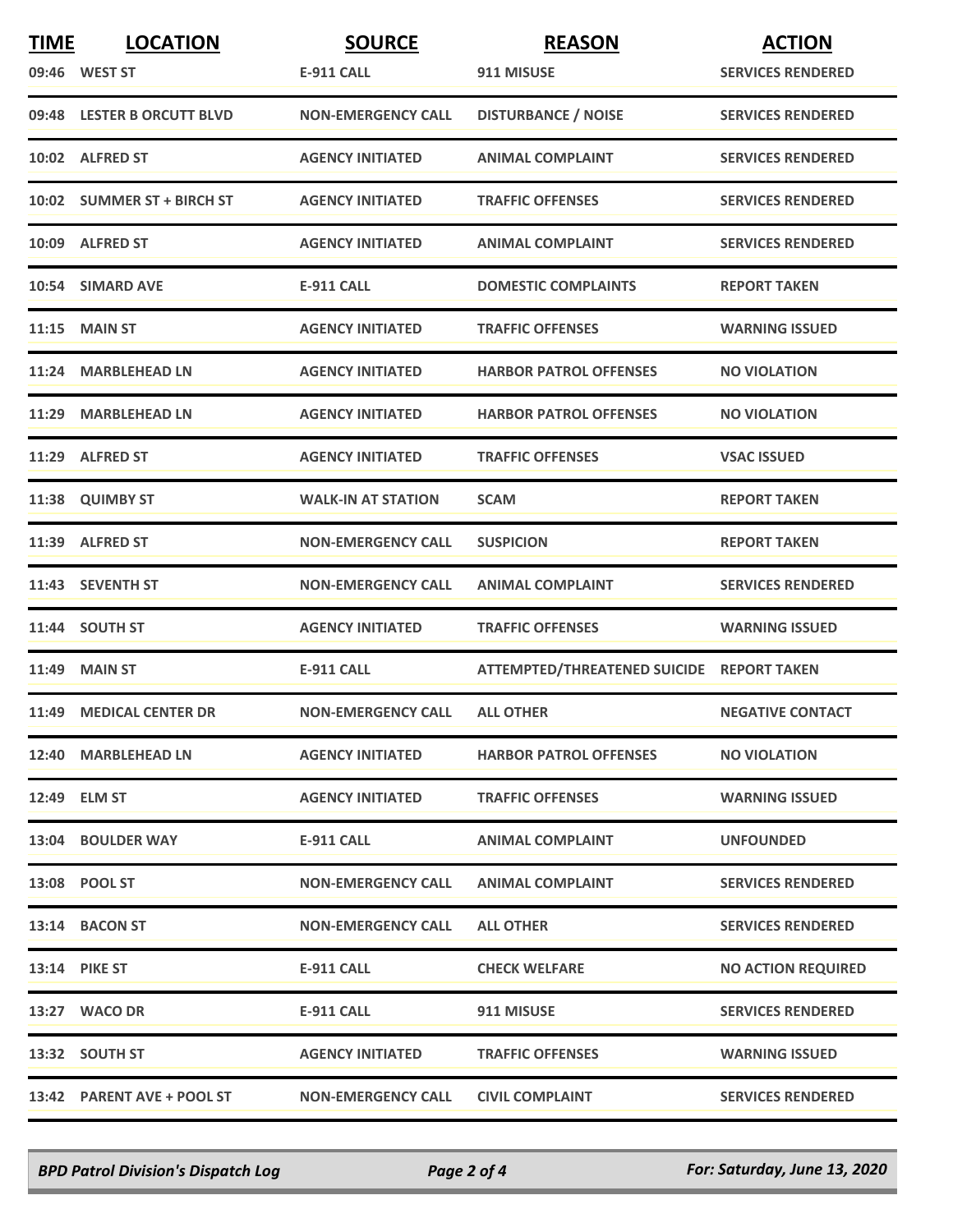| <b>TIME</b> | <b>LOCATION</b>             | <b>SOURCE</b>             | <b>REASON</b>                  | <b>ACTION</b>             |
|-------------|-----------------------------|---------------------------|--------------------------------|---------------------------|
|             | 14:05 MAY ST + ORCHARD ST   | <b>AGENCY INITIATED</b>   | <b>TRAFFIC OFFENSES</b>        | <b>WARNING ISSUED</b>     |
|             | 14:11 WESTERN AVE           | <b>NON-EMERGENCY CALL</b> | <b>SUSPICION</b>               | <b>SERVICES RENDERED</b>  |
|             | 14:20 MARBLEHEAD LN         | <b>AGENCY INITIATED</b>   | <b>HARBOR PATROL OFFENSES</b>  | <b>NO VIOLATION</b>       |
|             | 14:24 ELM ST + WEST ST      | <b>AGENCY INITIATED</b>   | <b>TRAFFIC OFFENSES</b>        | <b>WARNING ISSUED</b>     |
|             | <b>14:27 YALE ST</b>        | <b>AGENCY INITIATED</b>   | <b>ANIMAL COMPLAINT</b>        | <b>NEGATIVE CONTACT</b>   |
|             | 14:42 MARBLEHEAD LN         | <b>AGENCY INITIATED</b>   | <b>HARBOR PATROL OFFENSES</b>  | <b>WARNING ISSUED</b>     |
|             | 14:58 WEST ST               | <b>E-911 CALL</b>         | <b>MENTAL ILLNESS CASES</b>    | <b>SERVICES RENDERED</b>  |
|             | 15:11 OAK ST                | E-911 CALL                | <b>HARASSMENT</b>              | <b>SERVICES RENDERED</b>  |
|             | 15:16 MILE STRETCH RD       | <b>E-911 CALL</b>         | 911 MISUSE                     | <b>NEGATIVE CONTACT</b>   |
|             | 15:21 MARBLEHEAD LN         | <b>AGENCY INITIATED</b>   | <b>HARBOR PATROL OFFENSES</b>  | <b>SERVICES RENDERED</b>  |
|             | <b>15:28 PIKE ST</b>        | E-911 CALL                | <b>VIOL OF BAIL CONDITIONS</b> | <b>UNFOUNDED</b>          |
|             | 15:34 GRAHAM ST + HAVEY AVE | <b>AGENCY INITIATED</b>   | <b>TRAFFIC OFFENSES</b>        | <b>WARNING ISSUED</b>     |
|             | 15:37 PIKE ST               | <b>WALK-IN AT STATION</b> | <b>DISTURBANCE / NOISE</b>     | <b>SERVICES RENDERED</b>  |
|             | 15:47 MARBLEHEAD LN         | <b>AGENCY INITIATED</b>   | <b>HARBOR PATROL OFFENSES</b>  | <b>NO VIOLATION</b>       |
|             | <b>15:49 CLARENDON ST</b>   | <b>E-911 CALL</b>         | 911 MISUSE                     | <b>NO ACTION REQUIRED</b> |
|             | 15:51 MARBLEHEAD LN         | <b>AGENCY INITIATED</b>   | <b>HARBOR PATROL OFFENSES</b>  | <b>SERVICES RENDERED</b>  |
|             | 16:04 MARBLEHEAD LN         | <b>AGENCY INITIATED</b>   | <b>HARBOR PATROL OFFENSES</b>  | <b>SERVICES RENDERED</b>  |
|             | 16:19 MAIN ST + YORK ST     | <b>AGENCY INITIATED</b>   | <b>TRAFFIC OFFENSES</b>        | <b>SERVICES RENDERED</b>  |
|             | 16:34 GREEN ST              | E-911 CALL                | <b>DOMESTIC COMPLAINTS</b>     | <b>REPORT TAKEN</b>       |
|             | <b>16:52 MARSHALL AVE</b>   | E-911 CALL                | 911 MISUSE                     | <b>SERVICES RENDERED</b>  |
|             | 17:14 MARBLEHEAD LN         | <b>AGENCY INITIATED</b>   | <b>HARBOR PATROL OFFENSES</b>  | <b>SERVICES RENDERED</b>  |
|             | 17:17 MARBLEHEAD LN         | <b>AGENCY INITIATED</b>   | <b>HARBOR PATROL OFFENSES</b>  | <b>SERVICES RENDERED</b>  |
|             | 17:43 ELM ST + LINCOLN ST   | E-911 CALL                | <b>CHECK WELFARE</b>           | <b>NEGATIVE CONTACT</b>   |
|             | 17:54 CLEAVES ST            | <b>NON-EMERGENCY CALL</b> | <b>SCAM</b>                    | <b>WARNING ISSUED</b>     |
|             | 18:38 PIKE ST               | <b>NON-EMERGENCY CALL</b> | <b>SUSPICION</b>               | <b>SERVICES RENDERED</b>  |

*BPD Patrol Division's Dispatch Log Page 3 of 4 For: Saturday, June 13, 2020*